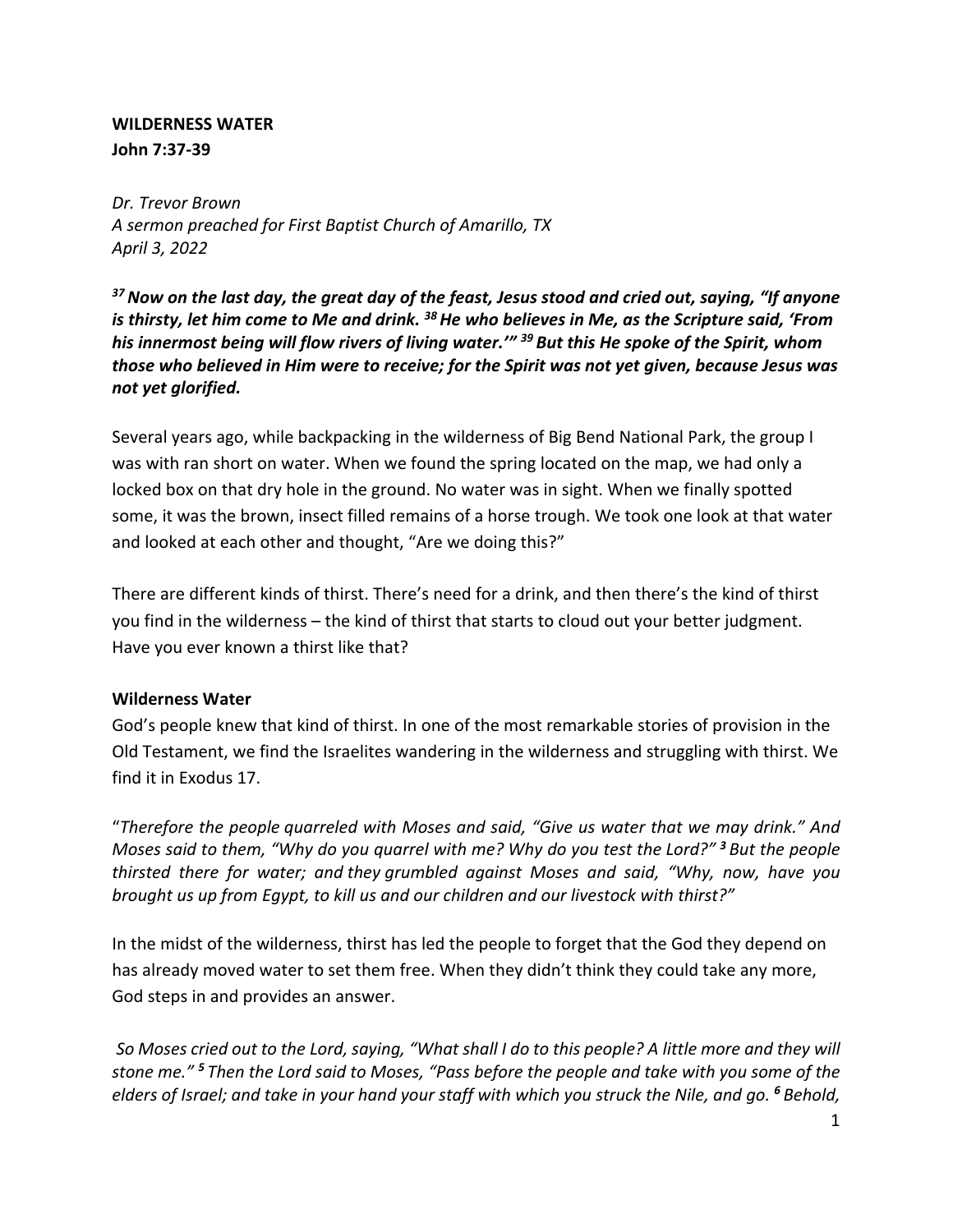*I will stand before you there on the rock at Horeb; and you shall strike the rock, and water will come out of it, that the people may drink."*

Water was always a big part of the Israelite story. But, so was thirst.

On the one hand, it is the most basic of human experiences. On the other hand, it is also one of deepest and most complex experiences in the history of God's people. In our passage today, Jesus draws on this, the simple but profound experience of thirst in the life of Israel, to make his simple yet profound statement about the life he offers to the world.

### **Waiting for a River**

Today's text comes near the end of Jesus' visit to Jerusalem for the Feast of the Tabernacles, or the Feast of Booths. It was one of the three big annual festivals. Passover (also known as the Feast of Unleavened Bread) took place in March/April. Pentecost (also known as the Feast of Weeks) took place in May/June. We're more familiar with these other two events, for which adult Jewish males were expected to make pilgrimage to Jerusalem. The synoptic gospels tell us about Jesus and these other festivals, but only John records Jesus' encounter with this one.

Back at the beginning of chapter 7, Jesus' brothers suggest that the Festival of Tabernacles in Jerusalem might be a chance to perform some miracles and make himself known. Jesus rejects their suggestion because his time has not yet come. His mission was not to gain fame or popularity. In fact, Jesus says that his mission will cause the opposite, hatred from the world.<sup>i</sup>

After Jesus has made his point to his brothers, Jesus does go in secret to Jerusalem. The city is full, and the Temple is busy. It was originally a harvest celebration – an ingathering celebration day for the fall harvest. By the time of Jesus, the festival had also taken on the significance of remembering God's provision for the people of Israel during their wilderness wanderings. It lasts seven days with a holy convocation on the eighth day (Leviticus 23:36).

These tabernacles, or booths, were originally the temporary dwellings in which farmers would live during harvesting. These were walled structures covered with branches. In Leviticus, this grows to reminisce the type of fragile dwellings in which the Israelites lived during their 40 years of travel in the desert wilderness after the Exodus from slavery in Egypt. Throughout the holiday, meals are eaten there, and families would look up at the stars and remember the God who led them by fire at night.

Nothing was more central to God's provision in the wilderness than His willingness to quench the thirst of His people. This is why the drawing and pouring out of water became one of the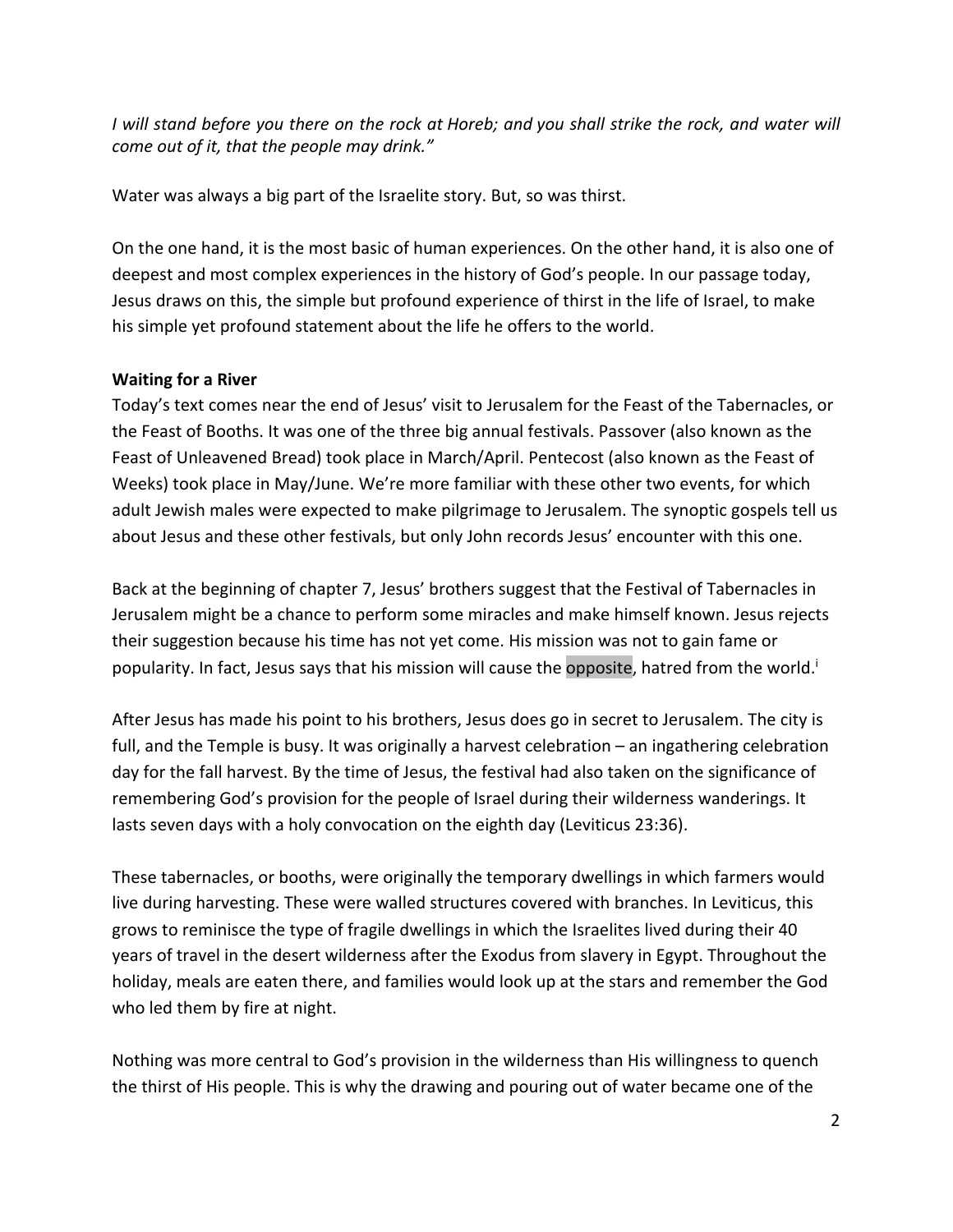central moments in each day of the Festival of Tabernacles. It was an annual reenactment of the water-giving miracle of Moses' rock.

Each day, the priests would go down to the pool of Siloam (the main water source for Jerusalem) followed by the masses. The priests, robed in white, would fill a golden pitcher with the water. They would carry it down a path lined with people in those packed city streets. The people would sing songs from words of Isaiah:

*"With joy you will draw water from the wells of salvation." (Isaiah 12:2-3)*

Then, they would go up to the temple, through the Water Gate, with all kinds of music and fanfare. This parade of priests would lead the water all the way to the altar, and then, they would pour the water so that it flowed over the altar. This was to begin the prayers for God's provision of rain (water) and rejoicing for the expectation of God to provide.

There was so much celebration involved that Jewish texts say, "He who has not seen the rejoicing at the place of the water-drawing has never seen rejoicing in his life." If

There were so many candles lit in celebration in the evening that they say, "there was not a courtyard in Jerusalem that was not illumined by the light of the place of the water-drawing. Men of piety and good deeds used to dance before them with lighted torches in their hands, and sing songs and praises. And Levites without number with harps, lyres, cymbals and trumpets and other musical instruments were there upon the fifteen steps leading down from the court of the Israelites to the court of the women, corresponding to the fifteen songs of ascents in the psalms."iii

It was a water ceremony centered on the way that God provides wilderness water. He gives the rain that brings the harvest, the water that quenches thirst, the water that flowed from the rock of the Exodus.

When this text begins (v.37) by locating Jesus' words on the last day, the greatest day, of the feast, these are not just details for chronological accounting. They're presented to us to bring out the deep symbolism rooted in this moment at the Temple. It would have been a day filled with anticipation by everyone in attendance. <sup>iv</sup>

### **An Invitation to Drink**

It was in this context, in a moment hard to fathom, that Jesus stood up and cried out. Teachers taught, in his day, sitting down. Jesus often sat to teach, but not now. In a moment of total interruption, he stands and cries out.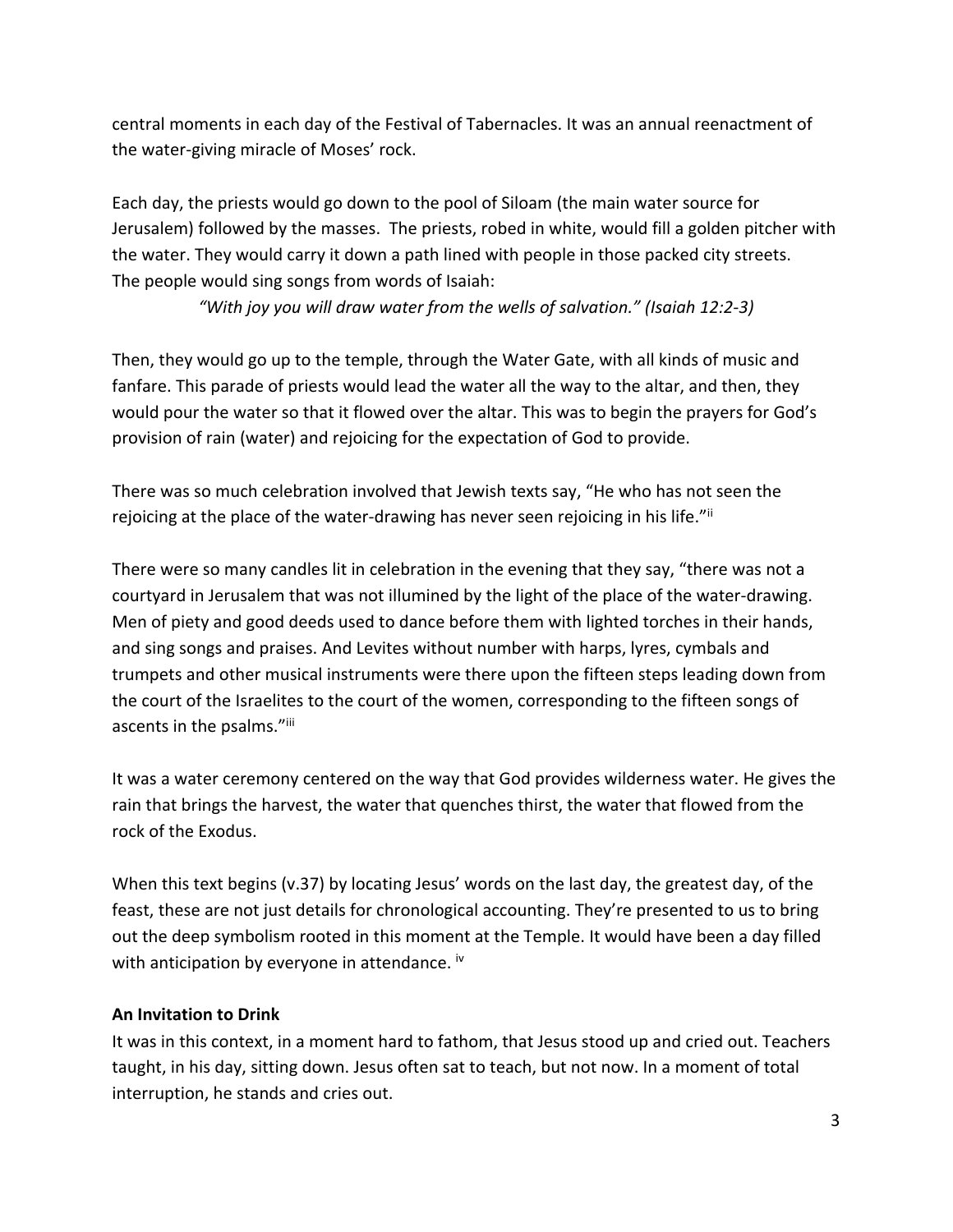## **"If anyone is thirsty, let him come to Me and drink."**

It would be as if someone cried out in the middle of a wedding or stood in the midst of our worship service and started making announcements. On a day when they've gathered to parade the pitcher up to the altar and pour it out over and over again, as if to say "we remember the God who brought water from the rock," Jesus is saying "He has provided for you again."

All their attention is focused on prayer for the future. They're acting out their hope in the words of Ezekiel who prophesied that someday a river would flow from the temple and everywhere that river goes everything will come life. In that moment, Jesus cries out "It's me!"

## **"If anyone is thirsty, let him come to Me and drink."**

Many have missed the simplicity of the gospel announcement. Jesus won't let it get cluttered. He says the good news of new life in him is for anyone who thirsts. It's not for the ones who understand it all in advance. It's not for the ones whose past record meets the standard. He doesn't say I'm yours if you come dressed the right way. The invitation is not for those who will never mess up again. The only qualification is that you recognize your thirst.<sup>v</sup>

The Psalmist writes in Psalm 42: *"As the deer pants for the water brooks, So my soul pants for You, O God. My soul thirsts for God, for the living God."*

# What quenches your thirst?

Maybe in days of difficulty you just work a little harder, put in more hours than usual. Maybe when things are tougher, you narrow in on those around you and tried to get your family just right. Maybe you fall into the lie that in order for you to have significance your family has to be perceived in a certain way. It could be that you're a teenager who's feeling a need to have everything perfect at school or in your sport or hobby.

We get thirsty in our souls, and if we aren't careful, like the Israelites, we can so quickly forget the provision of God and start going toward other things. Jesus invites you to come and drink from the only true source of life.

The only requirement is that you thirst. Yet, so many of us are busy filling our souls with the sands of self-importance. We're stuffing our mouths with the mud of materialism. We're taking bite after bite of whatever the world tells us we need next. Jesus has shown us the one place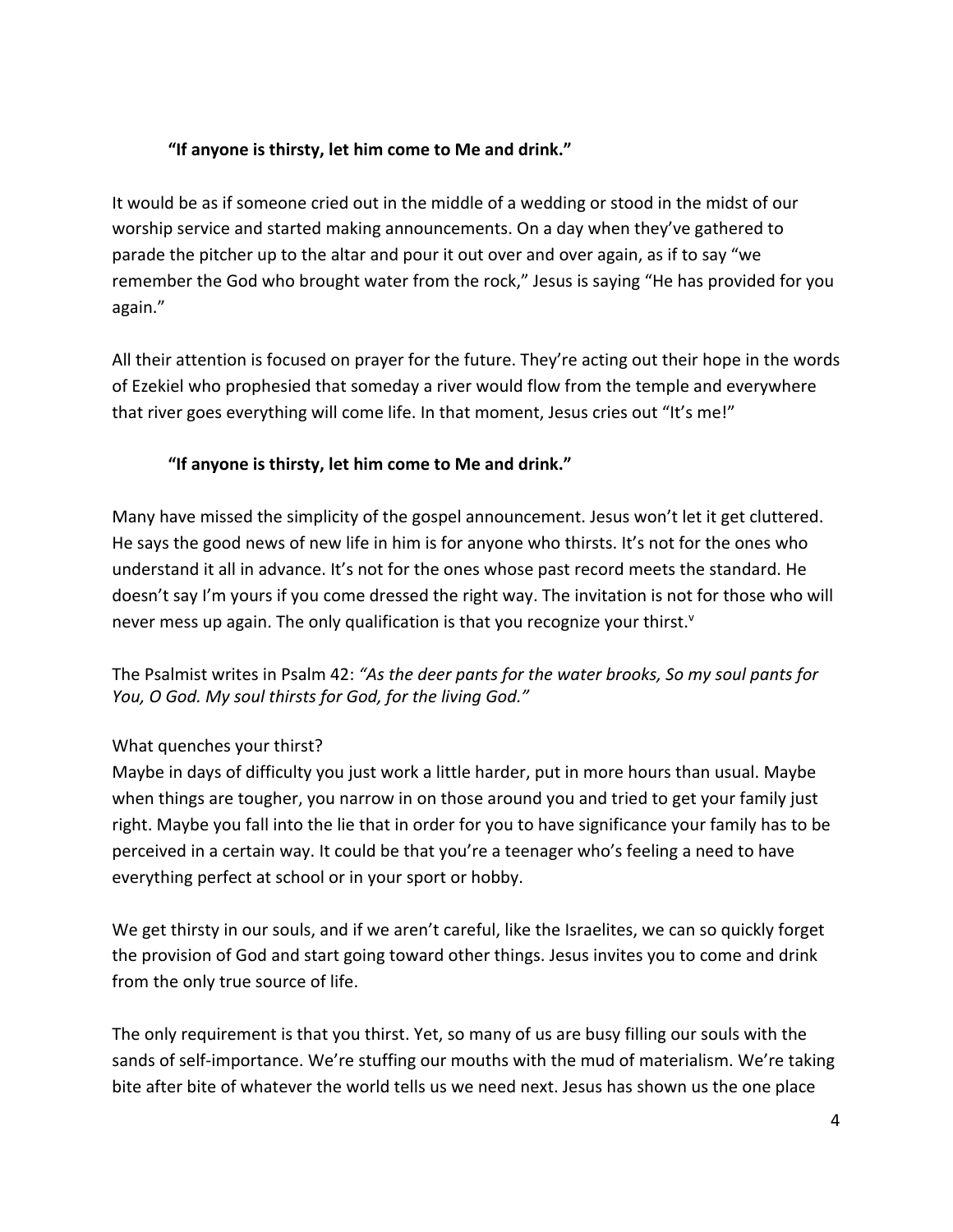that living water truly resides, and its through His Spirit in those who believe. Jesus makes this promise, a promise that no one else can make: If you thirst, you can come and drink of Him.

**"He who believes in Me, as the Scripture said, 'From his innermost being will flow rivers of living water.'"**

#### **Water for the World**

The other side of the promise is that Christ in you can become a source of life to others. He says, "I am the great source and I will make you a source for others. I'm going to fill you with living water and I want you to overflow that others may have my life too." When we fail to bring our thirst to the living water we also forfeit the fountain of living water intended to flow from us.

Jesus says that if you would come, you could have *rivers.* It's plural - more than one, in abundance - wave after wave of living water coming from him through you to the world.

Jesus became what you are that you might become like He is. Jesus knew the thirst of being human and the life that comes from the fountain of the Lord. The one who cries from the cross "I thirst," allows water to flow from him that all who come after him might believe and receive living water. John tells us that when Jesus' side was pierced blood and water flowed. When that great living stone was pierced blood, when the Rock of Ages was struck, water flowed out for all who thirst in the wilderness.

*A few years ago, A 29-year-old New Jersey man joined 11 others on an adventure hike in the*  wilderness in the Utah desert.<sup>vi</sup> His name was Dave. Their group was a part of a Colorado-based *training school that prided themselves on helping to push people beyond their limits. He and 11 other hikers were being led by 3 expert guides on a wilderness-survival adventure designed to test their physical and mental toughness.*

*During the 28-day survival course, campers are required to hike for miles and drink what they can find from natural sources. Campers are equipped with only a knife, water cup, blanket and poncho, and are even warned they could lose 20 pounds or more.* 

*On the second day, the group set out around sunrise and stopped about 8:30 a.m. to dip their cups into Deer Creek in what turned out to be the only water until evening. Dave drank what would be his last water of the day. As the heat increased and two attempts to dig for water failed, Dave's condition grew serious.*